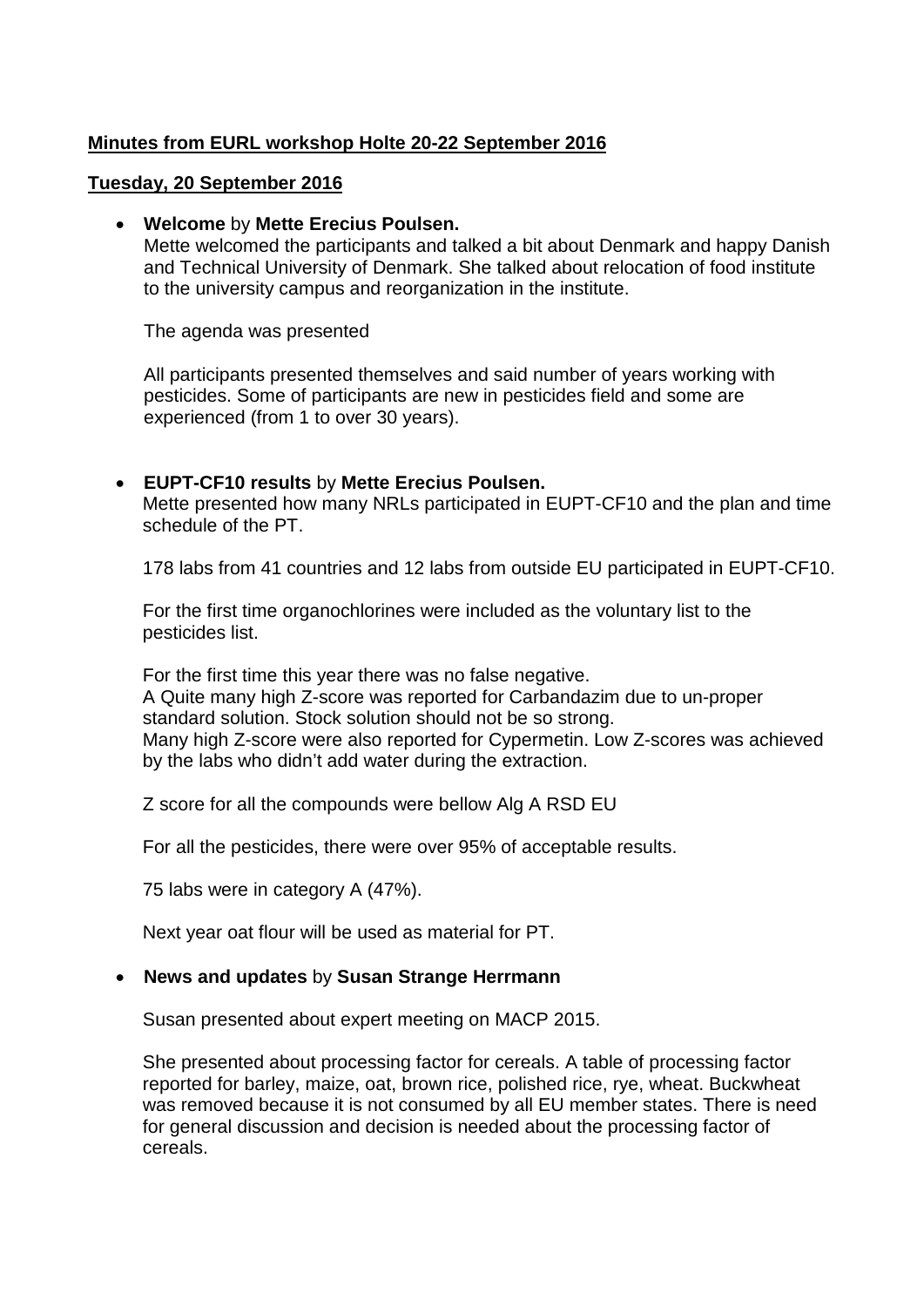She talked about changes in general protocols. Some new compounds are introduced for 2017. Reasons for selection of the new compounds were explained.

Obligation of the NRLs: all NRLs should participate in EUPTs.

Network map in EURL portal was presented. NRLs should check if their information provided in the map is correct otherwise they have to update their information.

If there is underperforming, a 2-step protocol by DG-SANTE is applied.

### • **Pesticides in fish feed** by **Parvaneh Hajeb**

Parvaneh presented about their current project on method validation for pesticides residues in fish feed which the EURL-CF task for 2016-2017. She discussed the challenges for clean-up of fish feed with high fat content. There were a discussion abbot EMR clean-up with the participants.

She also presented the statistics of fish production in EU member states and requested to the NRLs to participate in the upcoming survey on fish feed. Participants were requested to send 2 samples of fish feed from their country to EURL-CF to be analysed using the validated multi method.

• **10-year anniversary of EURL-CF** by **Mette Erecius Poulsen** Mette presented the history of EURL-CF from 1 July 2006 to 1 July 2016. She talked about the history of PTs and mentioned that the number of participants in PTs was growing during years.

A web tool to submit PTs results were developed this year.

With PT5-rice, the certificate was issued.

With PT9-maize, for first time there was no incurred residue because maize is covered with leaves. Therefore they have to spike all the pesticides.

It was mentioned that it is important to store the PT grain especially the flour in the freezer because the chemistry of cereals changes and it effects the detection of pesticides residues.

She explained the spiking procedure for PT. And she also talked about instruments history at EURL-CF and that the centre will receive new instruments soon.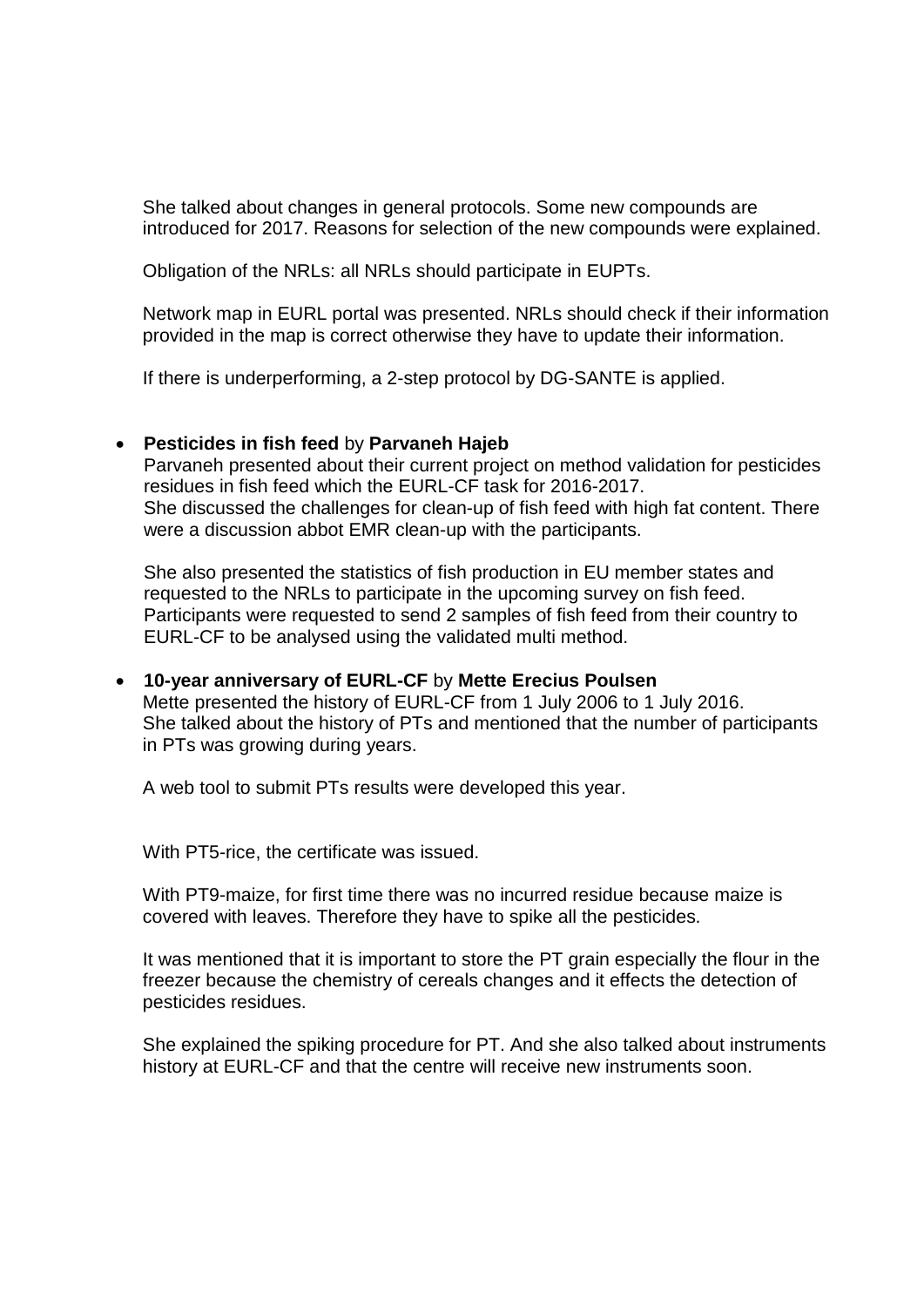## • **QuEChERS automated extraction in feed** by **Anne Ochem**

Anne presented a video of automated extraction method they use for pesticides residues analysis in feed since March 2016. The QuEChERS extraction take 7 hours using this instrument and the capacity is max. 40 samples.

The automated extraction instrument is made by Tekma, USA and it cost 100,000 euro.

They compared manual C18, automated C18, and automated EMR clean up, and the result showed that automated extraction was more effective and removed fat efficiently.

## • **Status of Albanian NRL by Ederina Ninga**

Ederina presented about their organization and the analysis carries out there. They don't analysis feed samples so often, unless there is some issues with health problem of animals and they suspect pesticides for instance some fishes die in the farm.

- **Evaluation of Rapid Methods for Pesticides Analysis** by **Michael Hetmanski** Michael presented that they selected SweEt method for their routine analysis as it is easier and more reliable and rapid. However, this method is not applicable to high fat content samples such as oat.
- **Validation of standards and control at NVWA** by **Jos Scholten** Jos presented that at NVWA (Food and Consumer Product Safety Authority), they prepare stock standard solutions in toluene, and working standard solutions in methanol for LC and isooctane for GC analysis.

The stock solutions (1 mg/ml) prepared with their method stay stable for more than 10 years at -18 C. The working solutions are stable for 2 years at -18 C. Calibration standards are stable for one year in freezer and 3 months in the refrigerator.

• **Validation of pesticides in wheat using LC-MS/MS TQ** by **Jos Scholten** He presented about validation of pesticides in wheat using GC-MS/MS and LC MS/MS-TQ.

It was mentioned that they only do clean up in QueCheRS for GC-MS/MS and nout for LC-MS/MS analysis.

They validated 272 compounds for LC and 309 for GC analysis at 5, 10, 50 ng/g. LOQ of 5 ppb were reported for both LC and GC. They didn't face any problem with LC analysis but they had some difficulties with GC analysis and some compounds were not detected.

There were no issues of matrix effect with LC but with GC, a high matrix effect was observed.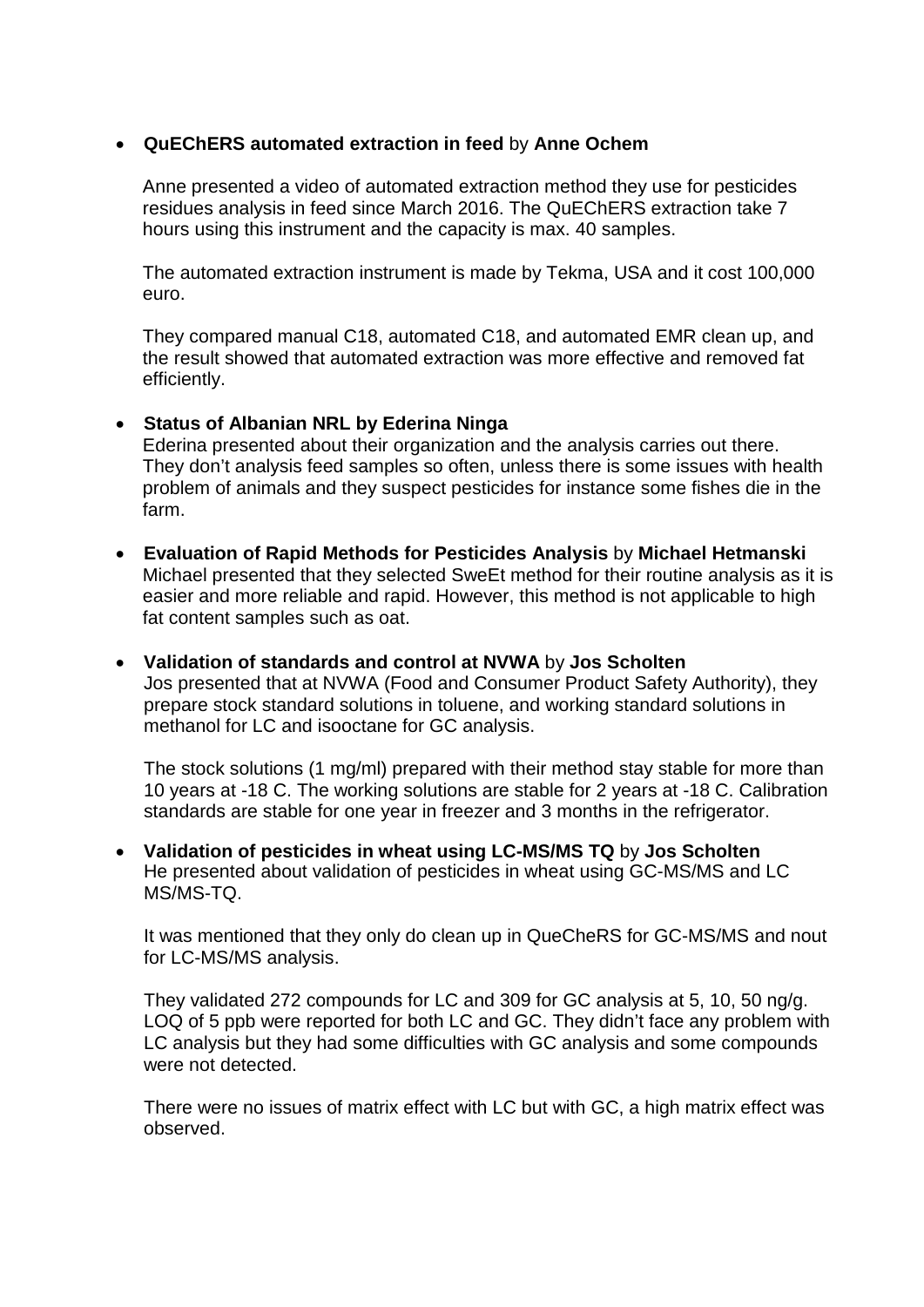Average recovery and RSD were very good in negative mode both in LC and GC. LOQ was 10 ppb in LC negative mode.

They obtained good results and z-scores for EUPT10 using this method.

## • **NRL study, effect of milling procedure on pesticide residue result**s by **Parvaneh Hajeb**

Parvaneh presented the result of survey on cereal milling by NRLs. 23 NRLs participated in the survey and milled oat and rye samples which they received from EURL-CF.

Four different types of mill instruments with different brands and efficiencies were used by NRLs.

The survey result showed that milling affects the particle size distribution of the cereal flours and also the pesticides residues recoveries in the cereals.

## • **Clean up of oat extract** by **Susan S Herrmann**

Susan explained that oat is a problematic cereal for pesticides residues analysis due to the high fat content.

She explained how matrix can affect the analysis by broadening the peak and shifting the retention time which make quantification difficult. Matrix can also protect the compound so it can have positive effect as well. Matric effect is more common in GC analysis than LC.

Her study showed that PSA was very efficient of removing matrix of oat as compare to EMR and Z-sep clean-up. It was mentioned that more PSA is needed for cleanup of oat as compared to wheat.

There were some questions by participants about EMR clean-up which Susan explained that EMR is a pre-packed clean-up material and its ingredients is not revelled yet.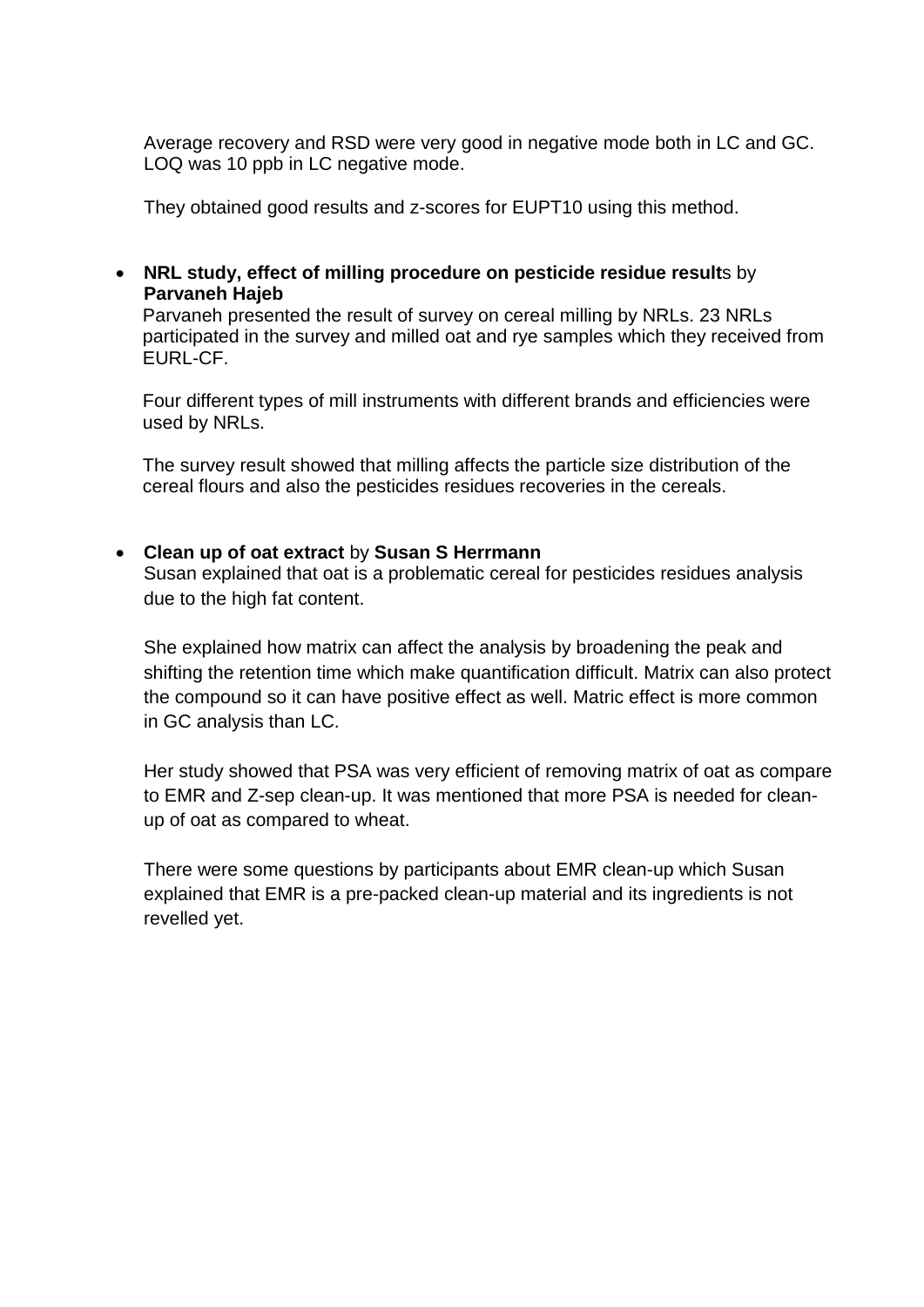## **Wednesday, 21 September 2016**

• **Swedish multiresidue method SweEt goes into Orbitrap** by **Susanne Ekroth** Susanne started with history of Sweden and Uppsala.

She explained about SweEt method and mentioned that they are trying to apply the method developed for cereal to vegetables and fruits.

She also explained about LC orbitrap which they are currently using in their lab and mentioned that they are very pleased with this instrument.

• **Discussion on TOF and Orbitrap mass analysers** by **Susanne Ekroth, Mette Erecius Poulsen and Jørn Smedsgaard** After description abouth orbitrap by Susanne, Jørn explained the difference between TOF and Orbitrap and advantage and disadvantages of each technique. He mentioned that accuracy is more important than resolution.

Mette talked about her experience with GC orbitrap in Manchester and screening of barley, oat, rye, rice and wheat. She mentioned that resolution in TOF is much lower as compared to orbitrap. She was impressed that they just injected 1 µl of sample extract to GC orbitrap.

Ralf argued that they used orbitrap for baby food and they are not so impressed with orbitrap results as compared to GC QTOF.

Orbitrap is used by NRL in Iceland, France and Germany.

## • **Shoot-and-Dilute GC-MS/MS: Matrix Effects Evaluation and Calibration Approaches** by **Becky Wittrig**

Becky presented about reducing matrix effect. She explained about sample preparation and how to reduce the analytes by split injection.

It was mentioned that the reactivity of pesticides compounds is very important in using split injection; for instance Captan and DDT are very reactive. Active pesticides like omethoate stick to the inlet system.

It was mentioned that split injection give better detection as compare to splitless. RSD and response are better using split injection.

Using analytes protectants can help better detection of many compounds like DDT, DDD, DDE.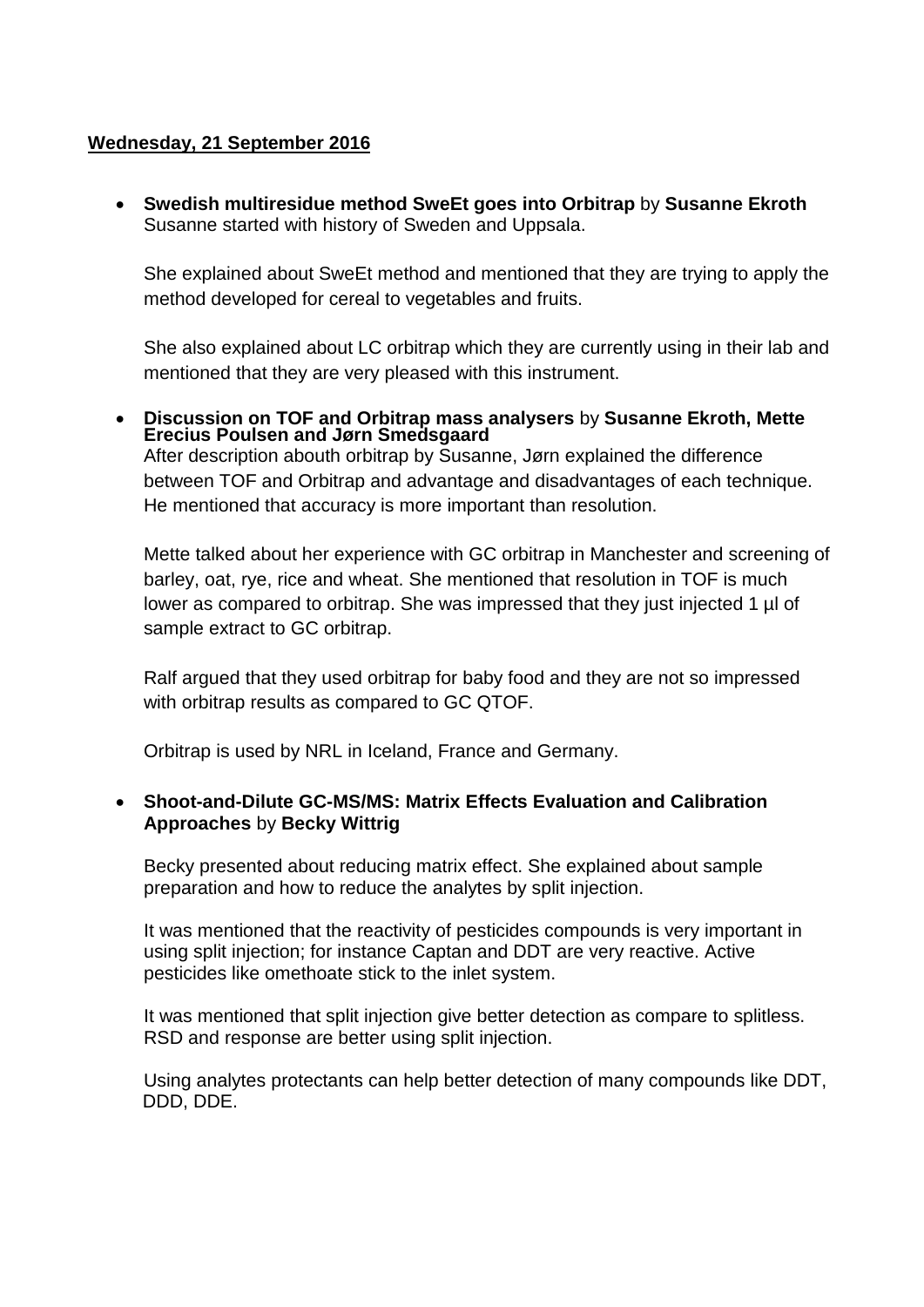Split injection at low temp (150 C) can give better separation of chlorinated pesticides.

A special type of liner is needed for split injection.

- **Work program 2016-2017** by **Mette Erecius Poulsen** Mette presented EURL-CF work program 2016-2017. She mentioned that for the first time we have 2-years program. 4 main tasks has been mentioned for 2016-2017.
- **Evaluation and closing of workshop** by **Mette Erecius Poulsen** Mette announced the closing of the workshop and asked the participants to fill in the evaluation form.
- **Training - Interpretation of validation data** by **Susan S Herrmann** Susan presented about interpretation of validation data according to SANTe documents.

Then, participants were grouped into 7 groups of 4 persons. Each group were given 4 different exercises and they had 30 min time to work on the tasks and present and discuss their answers.

A validation data set (recovery and RSD at 3 levels) given to each group and they discussed which level should be chose as LOQ for each compounds.

There was discussion on how people practice this issue in their lab and even though there are rules that should be followed (SANTE documents), there is still sometimes based on personal opinion how to select LOQs.

• **Training - Summing up of LOQs in case of complex residue definition - in practice** by **Ralf Lippold**

Ralf presented what is complex residue definition. Then, he gave one exercise for the group work to be done in 20 min.

#### **Thursday, 22 September 2016**

• **Training - Preparation and control of standards** by **Mette Erecius Poulsen** Mette presented about preparation of standard solution as instructed by SANTE document. Thereafter, she gave 4 different exercises to each group to practice. A set of data of stock solution analysed on the GC instrument was given and the participants asked to comment on the sequence, calculate the averages, the RSDs and the differences between the old and the new stock solutions according to